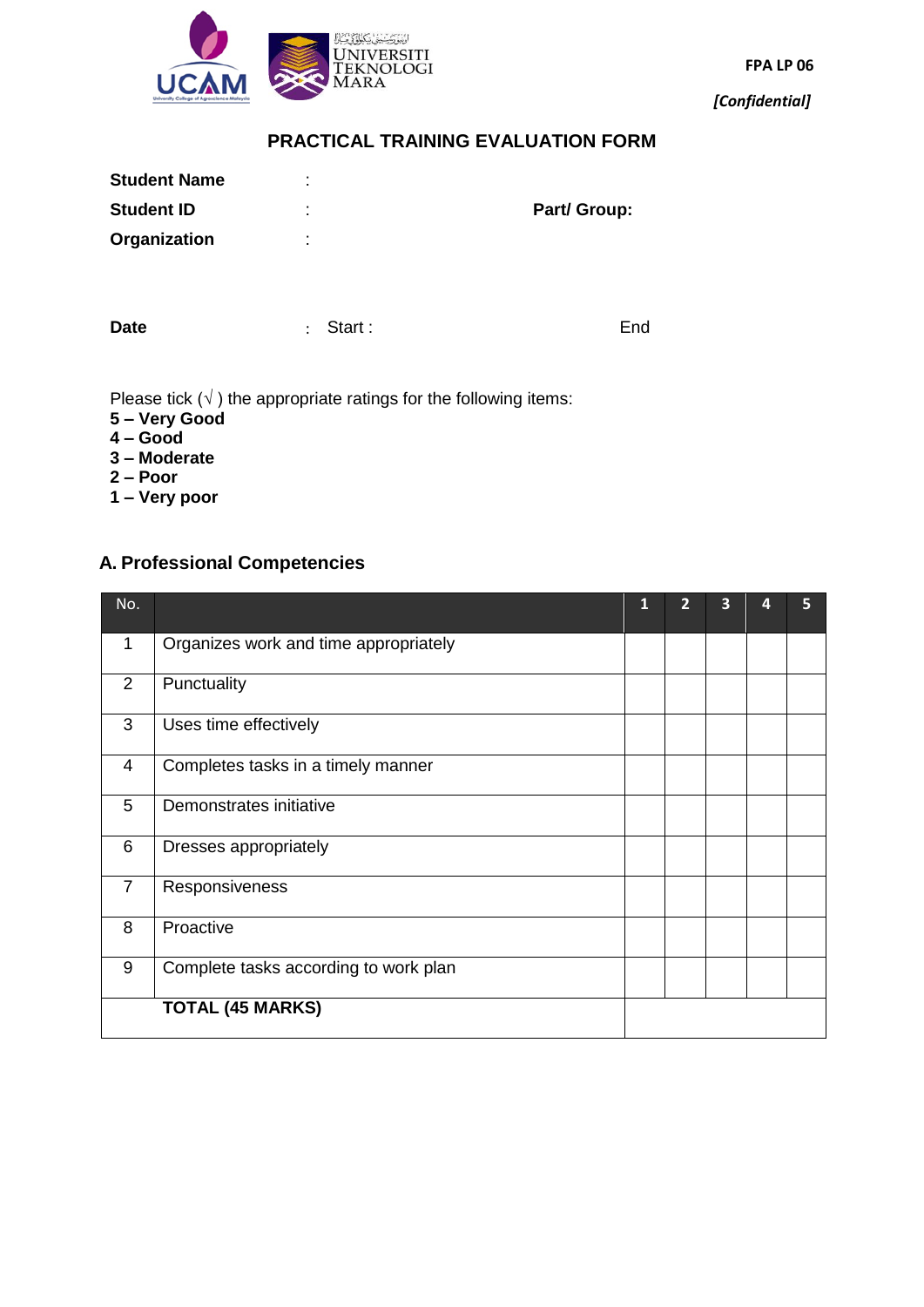## **B. Personal Qualities**

|                                                            | 1 | 2 | 3 | 5 |
|------------------------------------------------------------|---|---|---|---|
| Alertness and thoroughness                                 |   |   |   |   |
| Dependability and Accuracy                                 |   |   |   |   |
| Commitment                                                 |   |   |   |   |
| Creativity                                                 |   |   |   |   |
| <b>Resourcefulness</b>                                     |   |   |   |   |
| Leadership                                                 |   |   |   |   |
| Conscientious                                              |   |   |   |   |
| Willingness to serve                                       |   |   |   |   |
| Adaptability (ability to accept instructions and flexible) |   |   |   |   |
| Rapport with others                                        |   |   |   |   |
| Sensitivity and Responsiveness to group members            |   |   |   |   |
| Ability to Accept Criticism (reacts well to suggestions)   |   |   |   |   |
| Judgment (tact, appropriate assertiveness, maturity, self- |   |   |   |   |
| control)                                                   |   |   |   |   |
| <b>TOTAL (65 MARKS)</b>                                    |   |   |   |   |
|                                                            |   |   |   |   |

# **C. Presentation Evaluations**

| No. | <b>Items</b>                                        | 1 | 2 | 3 | 4 | 5 |
|-----|-----------------------------------------------------|---|---|---|---|---|
|     | Knowledge/Information during practical training:    |   |   |   |   |   |
| 23  | Current scenario (Ability to grasp new concepts)    |   |   |   |   |   |
| 24  | Special Issues (Field/ Office work etc)             |   |   |   |   |   |
| 25  | Creative thinking abilities                         |   |   |   |   |   |
| 26  | Flow of thought                                     |   |   |   |   |   |
|     | <b>Presentation Techniques:</b>                     |   |   |   |   |   |
| 27  | References and citation (adaptation of methods)     |   |   |   |   |   |
| 28  | Verbal (speed of talking, intonation, use of words) |   |   |   |   |   |
| 29  | Retention of interest of audience                   |   |   |   |   |   |
| 30  | Use of visual aids                                  |   |   |   |   |   |
| 31  | Mannerisms (posture, confidence)                    |   |   |   |   |   |
| 32  | Language (Fluency and Proficiency)                  |   |   |   |   |   |
| 33  | <b>Time Management</b>                              |   |   |   |   |   |
| 34  | <b>Questions and Answers</b>                        |   |   |   |   |   |
|     | <b>TOTAL (60 MARKS)</b>                             |   |   |   |   |   |